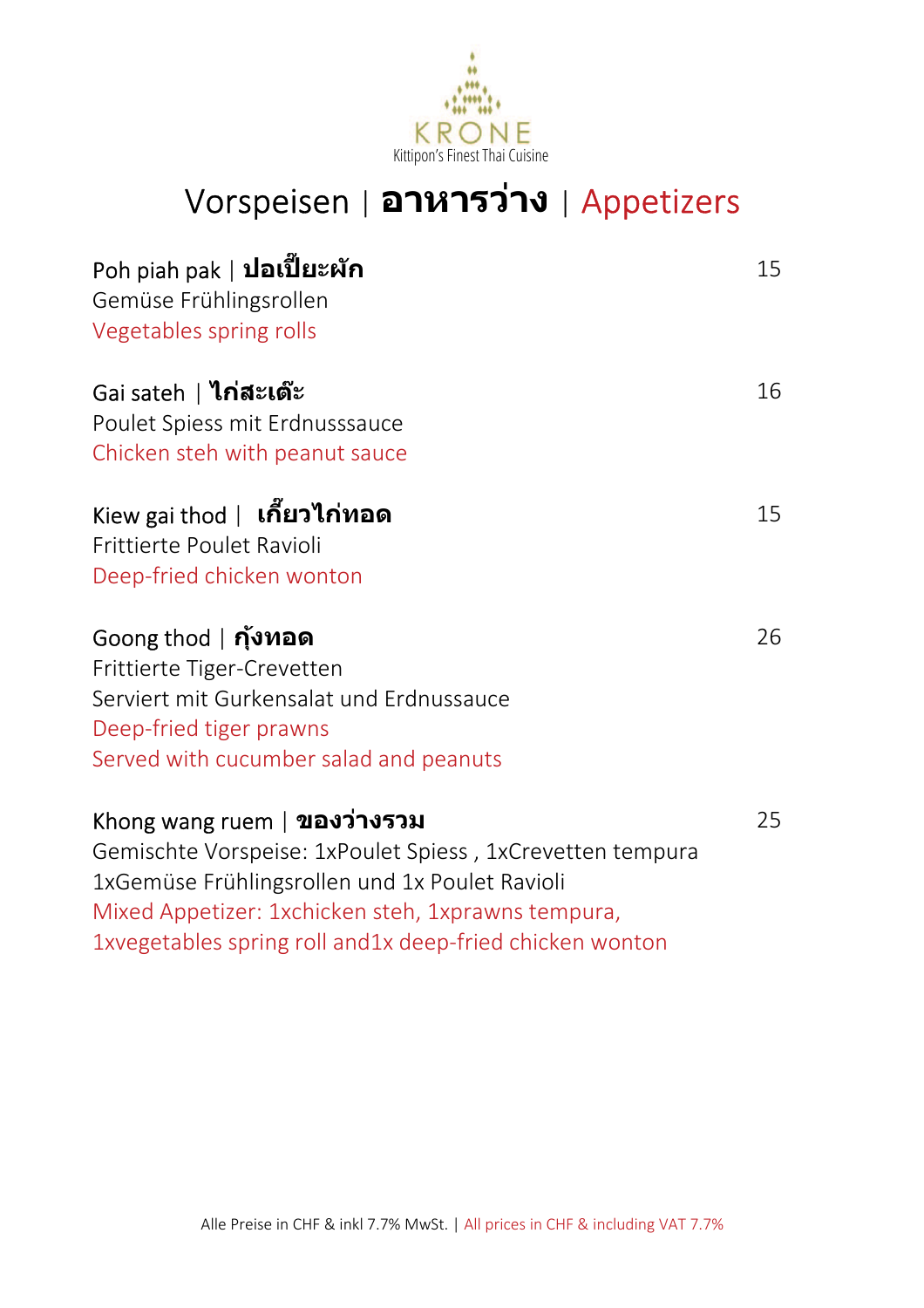

# Salate | **ยํา** | Salads

| Pha goong   <b>พล่ากุ้ง<i>ศั</i></b><br>Crevettensalat mit Zitronengras, Schalotten, Chili, Limonensaft<br>Prawns salad with lemongrass, shallots, chili and lime juice               | 24 |
|---------------------------------------------------------------------------------------------------------------------------------------------------------------------------------------|----|
| Yam nuea   <b>ยำเนื้อ<i>ศศ</i></b><br>Rindfleischsalat mit Chili, Limonensaft und Schalotten<br>Beef salad with chili, lime juice and shallots                                        | 24 |
| Som tam   สัมตำ 22<br>Salat aus grünem Papaya mit Knoblauch, Chili, Tomaten,<br>Limonensaft und Erdnüssen<br>Green papaya salad with garlic, chili, tomatoes and peanuts              | 17 |
| Suppen   ตัม   Soup                                                                                                                                                                   |    |
| Tom kah gai   <b>ต้มข่าไก่⊿</b> ้<br>Pouletsuppe mit Kokosnussmilch, Zitronengras und Pilzen<br>Chicken soup with coconut milk, lemongrass and mushrooms                              | 15 |
| Tom kah pak   ตัมข่าผัก<br>Gemüsesuppe mit Kokosnussmilch<br>Vegetables soup with coconut milk                                                                                        | 13 |
| Tom yam goong   <b>ตัมยำกุ้ง<i>ศั</i></b><br>Scharf-saure Crevettensuppe mit Zitronengras, Koriander, Pilzen<br>Spicy and sour prawn soup with lemongrass, coriander and<br>mushrooms | 15 |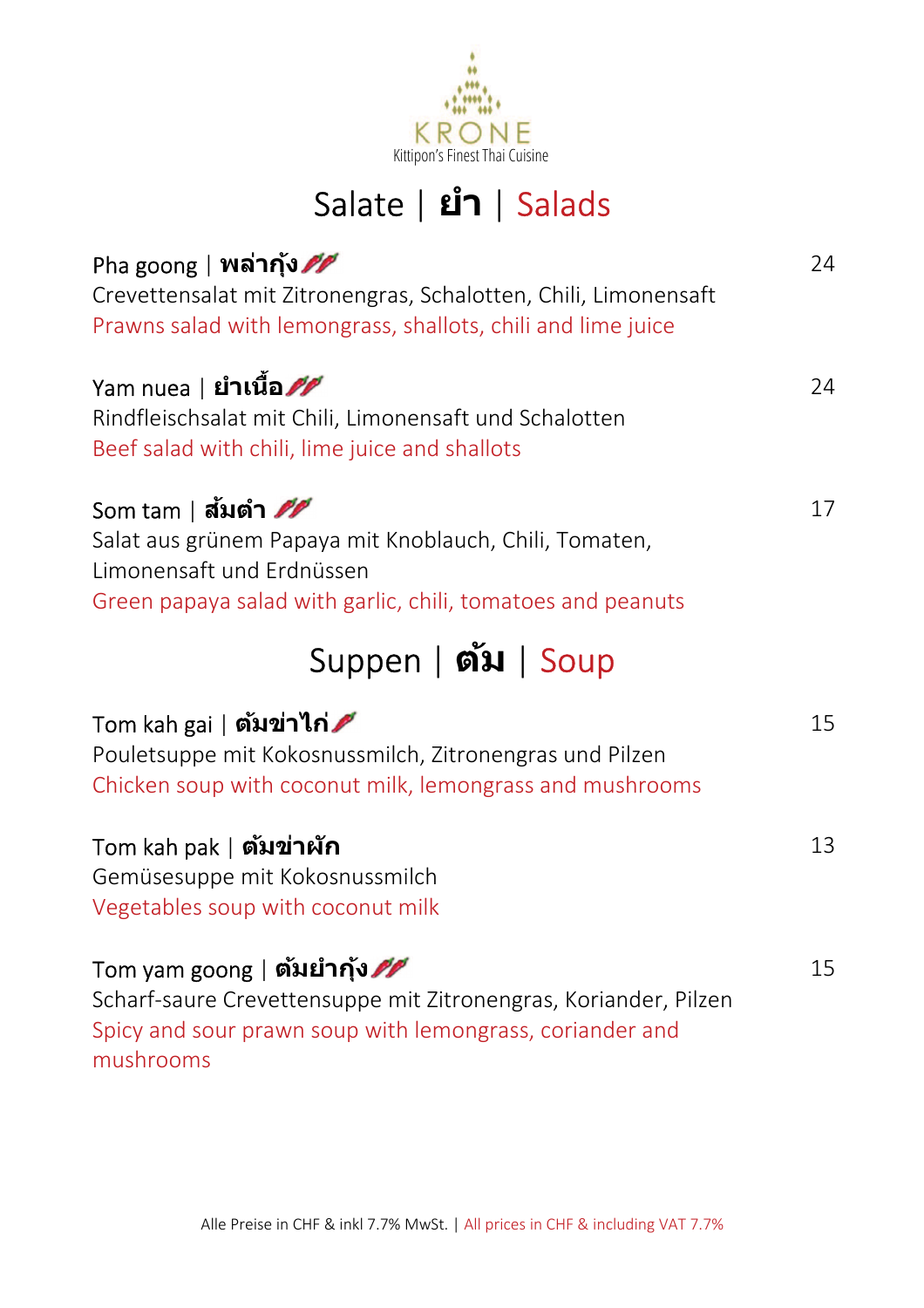

# Hauptspeisen | **อาหารหลัก** | Main courses

### CH-Poulet | **ไก่** | Chicken

| Phanaeng gai   พะแนงไก่<br>Poulet an rotem Curry mit Kokosnussmilch und Chili<br>Chicken red curry with coconut milk and chili                                                                          | 38 |
|---------------------------------------------------------------------------------------------------------------------------------------------------------------------------------------------------------|----|
| Gaeng khiaw wan gai   <b>แกงเขียวหวานไก่ <i>ศัก</i></b><br>Grüner Curry mit Poulet, Thai Auberginen und Kokosnussmilch<br>Green curry with chicken, Thai aubergines and coconut milk                    | 38 |
| Pad kraprow gai   ผัดกระเพราไก่ 22<br>Gebratenes gehacktes Poulet Brust mit Chili, Knoblauch und<br>Thai Basilikum Stir-fried chicken with chili, garlic and Thai basil                                 | 38 |
| Prewan gai   <b>เปรี้ยวหวานไก่</b><br>Gebratenes Poulet mit einer süss-sauren Sauce,<br>Ananas Tomaten und Zwiebeln<br>Stir-fried chicken with a sweet and sour sauce, pineapple tomatoes<br>and onions | 38 |
| Gai pad met mamung   <b>ไก่ผัดเม็ดมะม่วงฯ ∕</b><br>Cohratonos Poulot mit Cashow Nüsson und Zwiebeln                                                                                                     | 38 |

Gebratenes Poulet mit Cashew-Nüssen und Zwiebeln Stir-fried chicken with cashew nuts and onions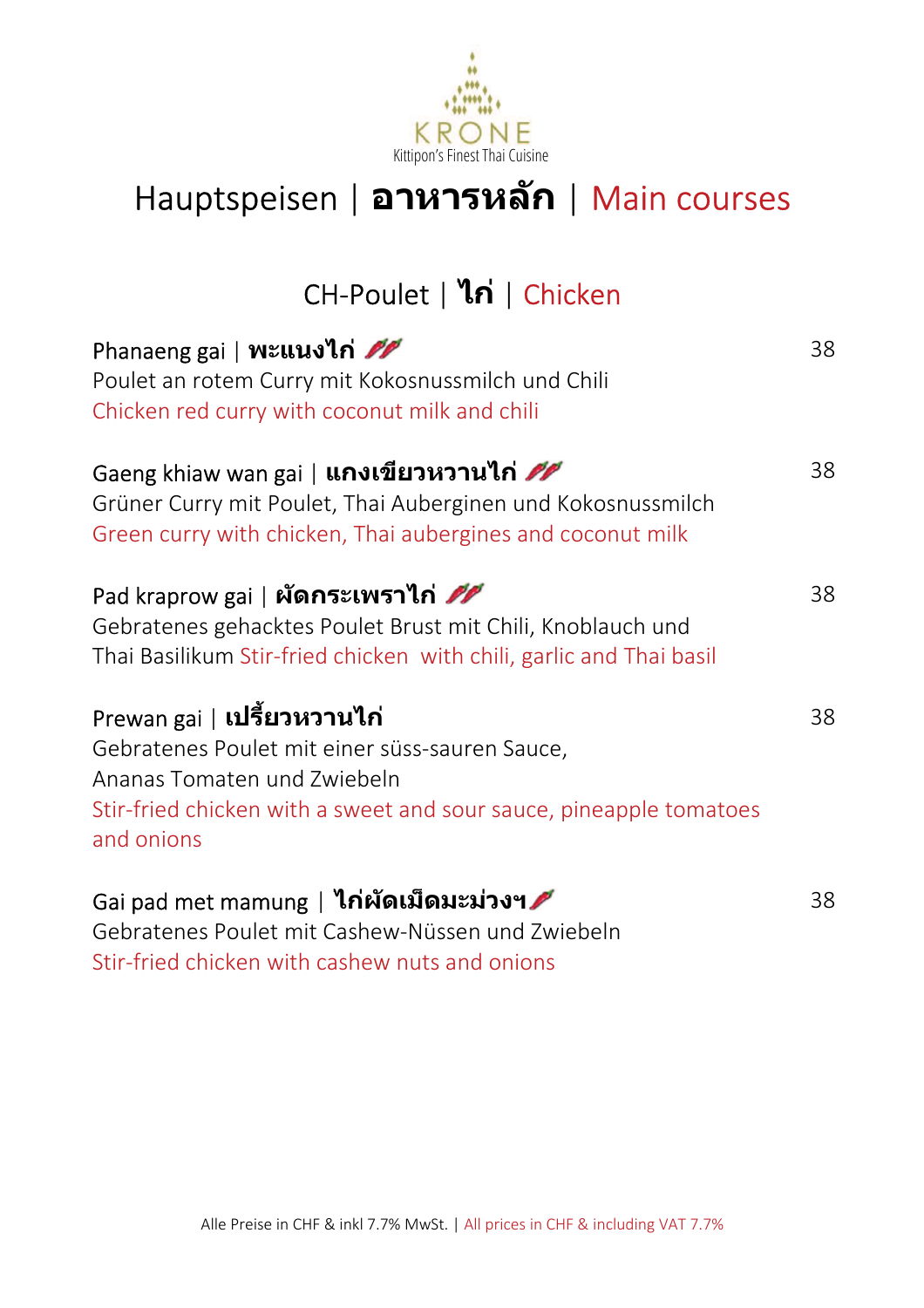

# Ente | **เป็ ด** | Duck

| Pha naeng ped   พะแนงเป็ด<br>Ente an rotem Curry mit Kokosnussmilch<br>Duck in a red curry sauce and coconut milk                                                                | 45 |
|----------------------------------------------------------------------------------------------------------------------------------------------------------------------------------|----|
| Phad Kraprow ped   <b>เป็ดราดชอสกระเพรากรอบ</b><br>Ente an einer Sojasauce und Thai Basilikum<br>Duck with Soy sauce and Thai basil                                              | 45 |
| Rind   <b>เนื้อวัว</b>   Beef                                                                                                                                                    |    |
| Paneng neua   พะแนงสันในเนื้อ<br>CH-Rindsfilet an rotem Curry<br>CH-Beef filet in a red curry sauce                                                                              | 48 |
| Neua pad priktai dam   สันในเนื้อผัดพริกไทยดำ <i>ศัก</i><br>CH-Rindsfilet mit schwarzem Pfeffer, Sojasauce und Zwiebeln<br>CH-beef filet with black pepper, soy sauce and onions | 48 |
| Neua pad khing ∣ <b>เนื้อผัดขิง ∕</b> ั้<br>Gebratenes Rindsfleisch mit Ingwer, Pilzen und Zwiebeln<br>Stir-fried beef with ginger, mushrooms and onions                         | 39 |
| Gaeng massaman neua   <b>แกงมัสมั่นเนื้อ</b><br>Rindfleisch Massaman Curry mit Kartoffeln und Erdnüssen<br>Beef massaman curry with potatoes and peanuts                         | 39 |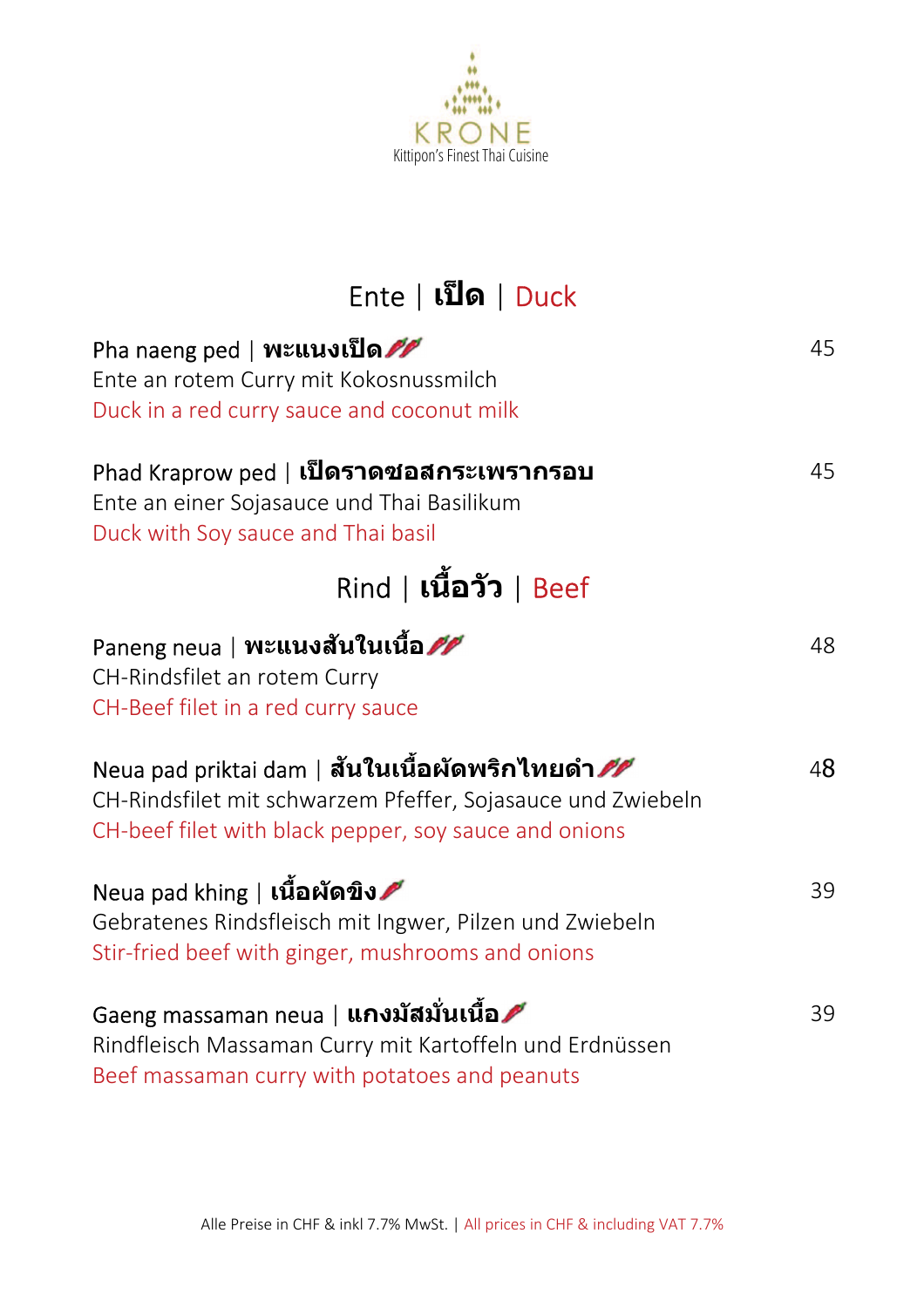

# Fisch und Crevetten | **ปลา กุ้ง** | Fish and Prawns

| $Pla$ priew wan   <b>ปลาเปรี้ยวหวาน</b><br>Fischfilet mit einer süss-sauren Sauce, Zwiebeln, Tomaten & Ananas<br>Fish filet with sweet and sauer sauce, onions, tomatoes & pineapple    | 43 |
|-----------------------------------------------------------------------------------------------------------------------------------------------------------------------------------------|----|
| <code>Chu</code> chee pla   ฉู่ฉี่ <b>ปลา<i>ศ</i></b><br>Fischfilet an rotem Curry und Limonenblättern<br>Fish in a red curry sauce and lime leaves                                     | 43 |
| Goong pad tow jiaw   <b>กุ้งผัดเต้าเจี้ยว ∕</b> ั้<br>Gebratene Tiger-Crevetten mit Sojabohnensauce und Zwiebeln<br>Stir-fried tiger prawns with soy bean sauce and onions              | 44 |
| Chu chee goong   ฉู่ฉี่กุ้ง 22<br>Tiger-Crevetten an einer roten Curry Sauceund Limonenblättern<br>Tiger prawns in a red curry sauce and lime leaves                                    | 44 |
| Pad pak ruem   ผัดผักรวม<br>Gebratenes Gemüse mit Knoblauch und Sojasauce<br>Stir-fried mixed vegetables with garlic and soy sauce                                                      | 28 |
| Pad Thai Goong   ผัดไทยกุ้ง<br>Gebratene Reisnudeln mit Eiern, Tofu, Tamarinde Sauce, Erdnüssen &<br>Crevetten.<br>Stir-fried rice noodle with egg, tofu, tamarin sauce, penut & prawns | 37 |
| Beilagen   Reis ข้าว   Rice side dish                                                                                                                                                   |    |
| Khow hom mali   ข้าวสวย (หอมมะลิ)<br>Gedämpfter Jasmin Reis (à discrétion) Steamed Jasmine rice                                                                                         | 5  |
| Khow pad kai   ข้าวผัดไข่<br>Gebratener Jasmin Reis mit Ei, Knoblauch und Zwiebel<br>Stir-fried jasmin rice with egg, garlic and onion                                                  | 7  |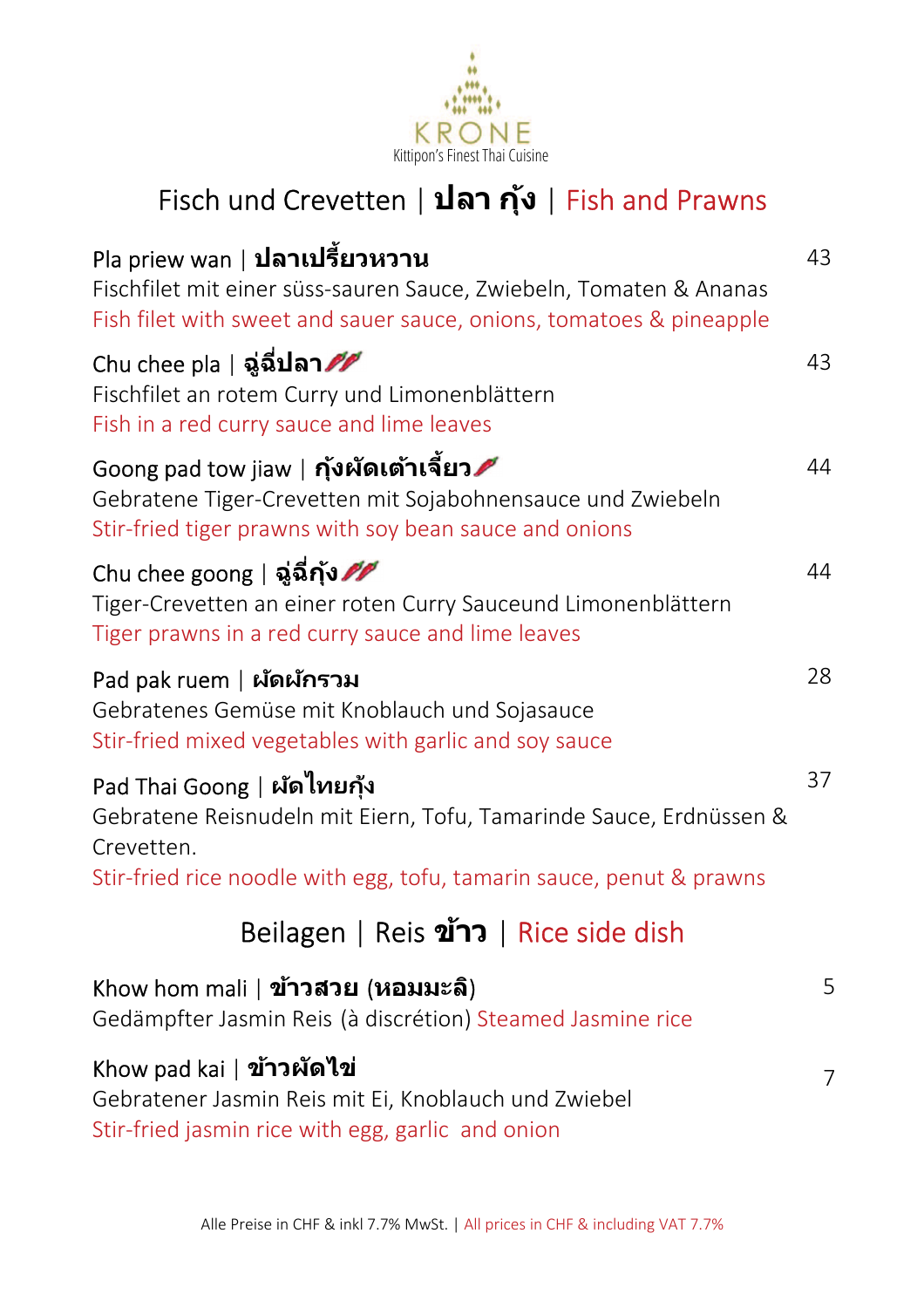



# Vorspeisen | **อาหารว่าง** | Appetizers

| Poh piah pak   <b>ปอเปี๊ยะผัก</b><br>Gemüse Frühlingsrollen<br>Vegetables spring rolls                                                           | 15 |
|--------------------------------------------------------------------------------------------------------------------------------------------------|----|
| Tom kah pak   <b>ตัมข่าผัก</b><br>Gemüsesuppe mit Kokosnussmilch<br>Vegetables soup with coconut milk                                            | 13 |
| Som tam∣ส้มตำ <i>ศศ</i><br>Grüner Papayasalat mit Chili, Tomaten und Erdnüssen<br>Green papaya salad with lime juice, chili and peanuts          | 17 |
| Hauptspeisen   อาหารจานหลัก   Main courses                                                                                                       |    |
| Gaeng khiaw wan pak   <b>แกงเขียวหวานผัก <i>ศัก</i></b><br>Grüner Curry mit Gemüse und Kokosnussmilch<br>Vegetables green curry and coconut milk | 29 |
| Phanaeng pak   <b>แกงแดงผัก 22</b><br>Gemüse an rotem Curry mit Kokosnussmilch und Chili<br>Vegetables red curry with coconut milk and chili     | 29 |
| Prewan pak   <b>เปรี้ยวหวานผัก</b><br>Gemüse mit süss-saurer Sauce<br>Vegetables sweet and sour sauce                                            | 29 |
| Pad pak ruem   ผัดผักรวม<br>Gebratenes Gemüse mit Knoblauch und Sojasauce<br>Stir-fried mixed vegetables with garlic and soy sauce               | 28 |

Alle Preise in CHF & inkl 7.7% MwSt. | All prices in CHF & including VAT 7.7%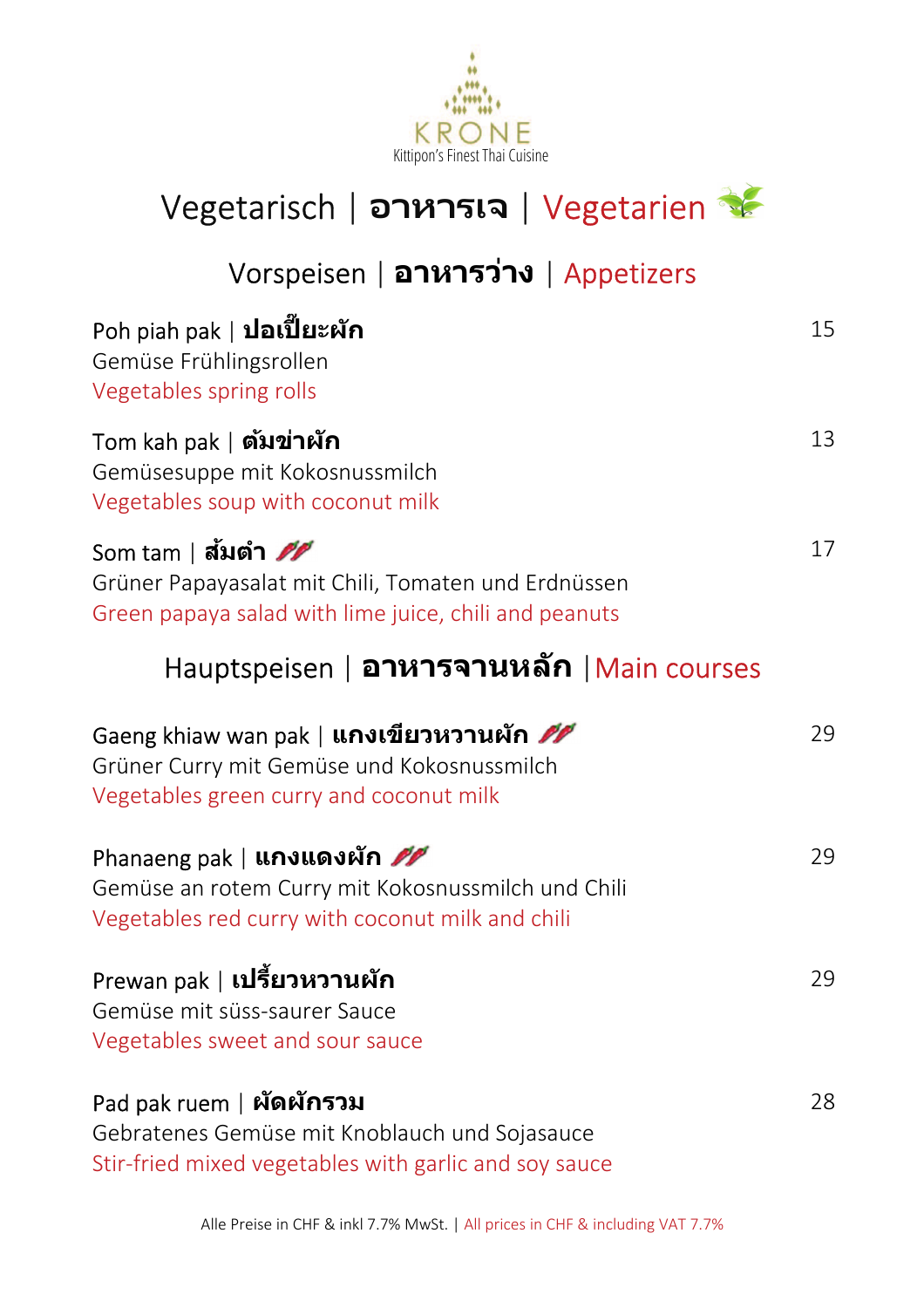

### Lotus Menu

### Ab 4 Personen | Minimum 4 guests

Grüner Papaya Salat Green papaya salad und and Gemüsesuppe mit Kokosnussmilch Vegetables soup with coconut milk

#### Hauptspeisen | Main dishes

Poulet an einer roten Curry Rindfleisch Massaman Curry Crevetten mit Soja Sauce Gebratenes Gemüse mit Ente

Chicken with red curry sauce Beef massaman Curry Stir-fried prawns with soy sauce Stir-fried vegetables with duck

Gedämpfter Reis | Steamed rice

Dessert Fruchtsalat mit Kokosnuss Glacé Fruits salad with coconut ice-cream

CHF 84 / Person

# Orchid Menu

Ab 4 Personen | Minimum 4 guests

Gemüse Frühlingsrollen Vegetables spring rolls und and Pouletsuppe mit Kokosnussmilch Chicken soup with coconut milk

Hauptspeisen | Main dishes Ente an rotem Curry Fischfilet mit einer süss sauren Sauce CH-Rindsfilet mit schwarzem Pfeffer Poulet grünem Curry mit Auberginen

Duck in a red curry sauce Fish filet sweet and sauer sauce CH-beef filet with black pepper sauce Chicken green curry with eggplant  $\mathscr{P}$ 

Gedämpfter Reis | Steamed rice

### **Dessert**

Thai Mango mit Kokosnuss Glacé Thai mango with coconut ice-cream

CHF 89 / Person

 $\mathscr{P}$  = leicht scharf mild spicy |  $\mathscr{P}$  = scharf spicy |  $\mathscr{P}$  = sehr scharf very spicy Auf Ihren Wunsch offerieren wir Ihnen gerne eine noch schärfere Art der Zubereitung! Please let us know if you wish to have more spicy

Alle Preise in CHF & inkl 7.7% MwSt. | All prices in CHF & including VAT 7.7%